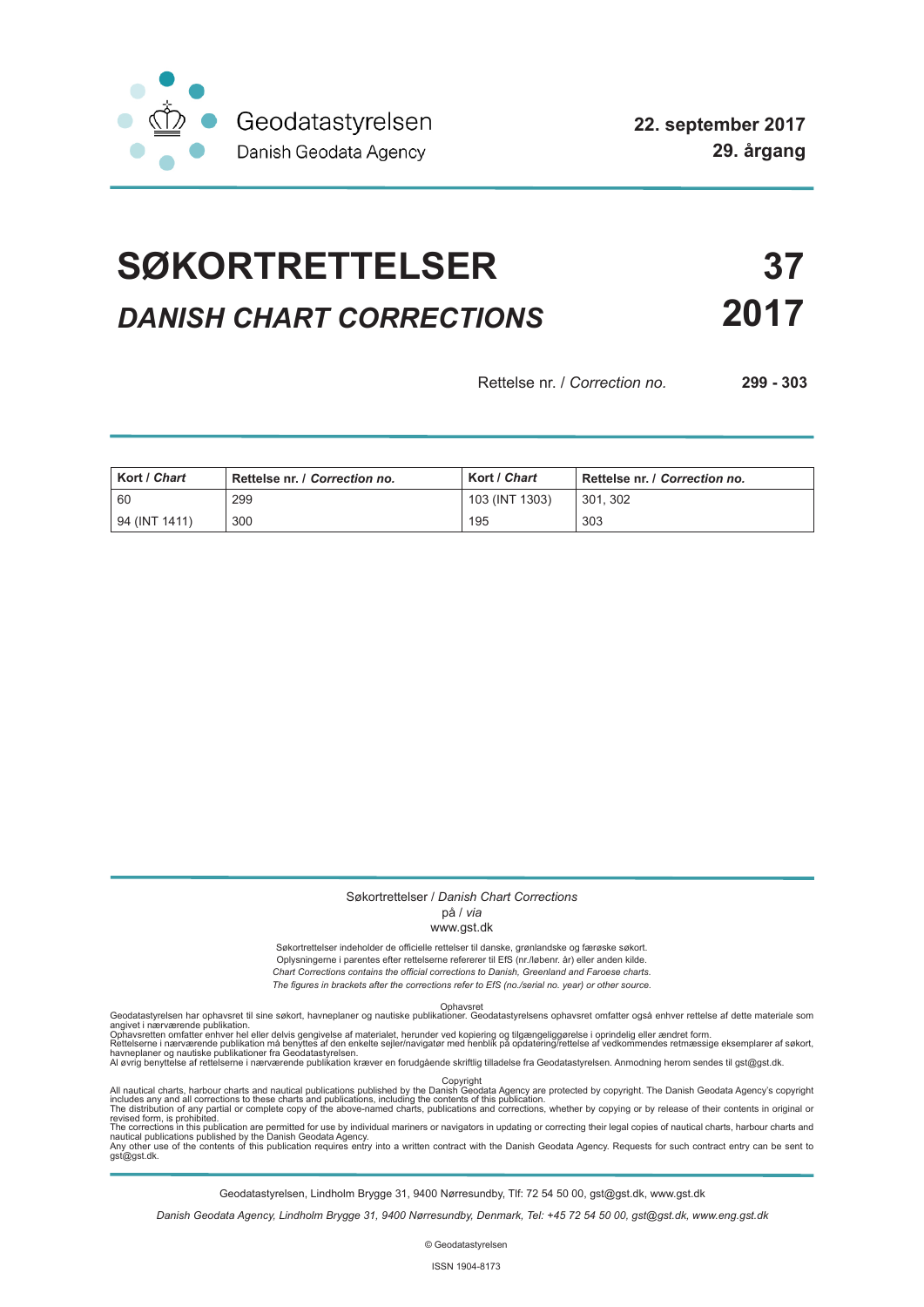| Rettelse nr. /        |                                                                                    |                              |                                                        |
|-----------------------|------------------------------------------------------------------------------------|------------------------------|--------------------------------------------------------|
| <b>Correction no.</b> |                                                                                    |                              |                                                        |
| Kort / Chart          |                                                                                    |                              |                                                        |
| 299                   | Robbensände                                                                        |                              |                                                        |
| 60                    | Erstat dybde på 1) / Replace depth in 1)                                           | 6 <sub>8</sub>               | 1) 54°59,72'N 008°31,94'E<br>2) 54°59,70'N 008°32,40'E |
|                       | med dybde med tilhørende dybdekurve                                                | 3 <sub>9</sub>               | 3) 54°59,04'N 008°35,31'E                              |
|                       | with depth with associated depth<br>contour                                        |                              | 4) 54°59,80'N 008°30,77'E                              |
|                       | Erstat dybde på 2) / Replace depth in 2)                                           | $\mathbf{3}_3$               |                                                        |
|                       | med dybde med tilhørende dybdekurve<br>with depth with associated depth<br>contour | $1\,2$                       |                                                        |
|                       | Tilføj dybde med tilhørende dybdekurve<br>på 3)                                    | O <sub>4</sub>               |                                                        |
|                       | Insert depth with associated depth<br>contour in 3)                                |                              |                                                        |
|                       | Erstat dybde på 4) / Replace depth in 4)                                           | $7\frac{1}{4}$               |                                                        |
|                       | med / with                                                                         | 7                            |                                                        |
|                       |                                                                                    |                              | (NfS 37/2017)                                          |
| 300<br>94 (INT 1411)  | Robbensände<br>Udvid dybdekurven på 1) til at omfatte<br>2)                        |                              | 1) 54°59,64'N 008°31,94'E<br>2) 54°59,72'N 008°31,94'E |
|                       | Extend the depth contour in 1) to in-<br>clude 2)                                  |                              |                                                        |
|                       |                                                                                    |                              | (NfS 37/2017)                                          |
| 301                   | <b>Vindeby N</b>                                                                   |                              |                                                        |
| 103 (INT 1303)        | Udtag vindmøllepark / Delete wind farm                                             | 卞                            | 54°58,2'N 011°07,8'E                                   |
|                       |                                                                                    |                              | (37/760 2017)                                          |
| 302                   | <b>Neustadt S</b>                                                                  |                              |                                                        |
| 103 (INT 1303)        | Tilføj / Insert                                                                    | $\frac{7g}{2}$ <sup>Wk</sup> | 54°04,603'N 010°50,008'E                               |
|                       |                                                                                    |                              | (NfS 22/2017)                                          |
| 303                   | <b>Gabelsflach E</b>                                                               |                              |                                                        |
| 195                   | Erstat / Replace                                                                   | $+(15)$                      | 54°31,53'N 010°30,31'E                                 |
|                       | med / with                                                                         | $(15)$ Wk                    |                                                        |
|                       |                                                                                    |                              | (NfS 37/2017)                                          |